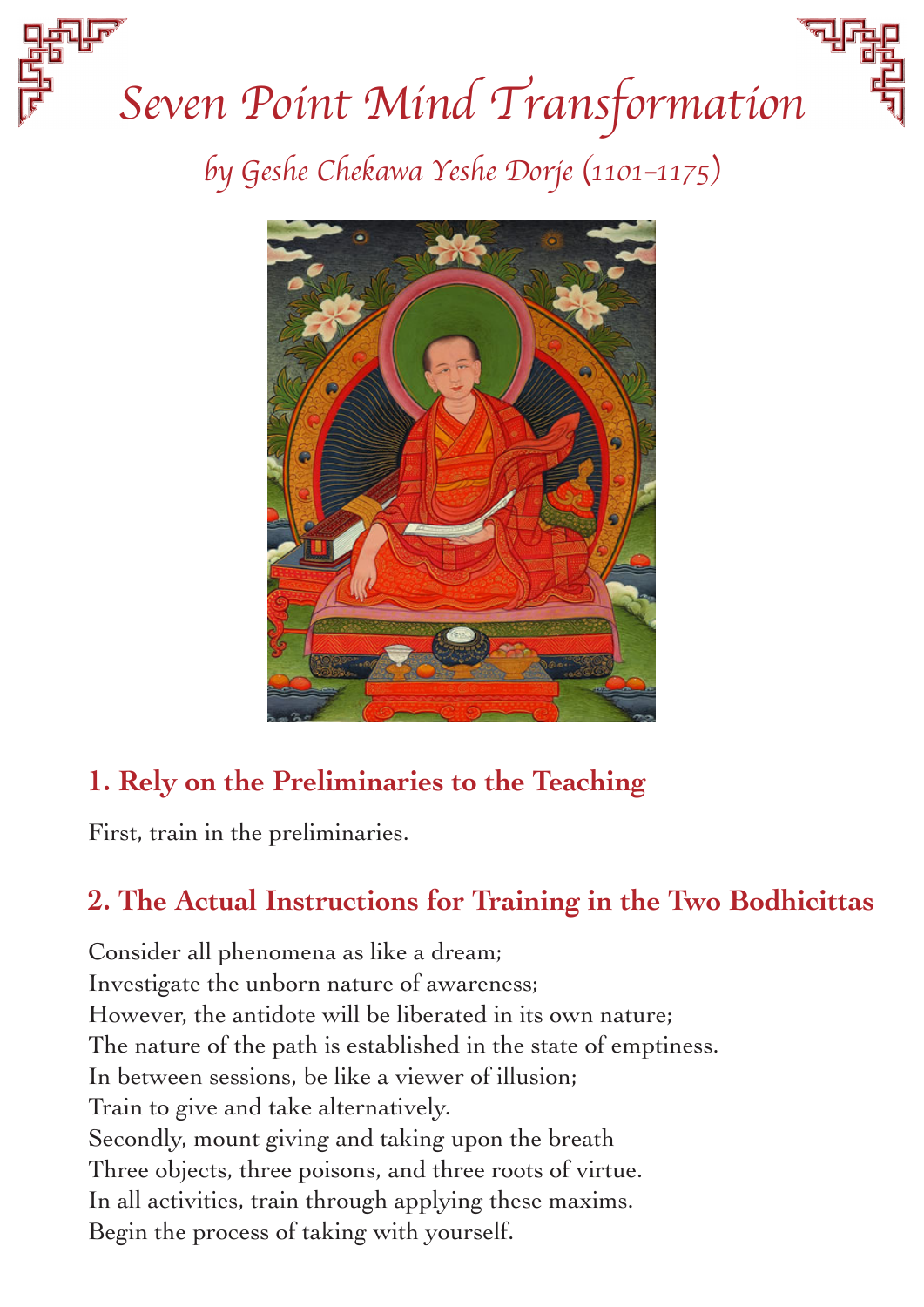#### **3. Transforming Adversity into the Path to Enlightenment**

Lay all the blame onto one; Meditate upon the great kindness of all beings; Meditate on illusory appearances as the four kayas. Emptiness is the supreme protection; The fourfold practice is the supreme method. Whatever you encounter, immediately apply the training.

.

## **4. Applying the Essence of the Practice Throughout One's Life**

The essence of the instructions summarised in brief. Apply the five powers; Advice of mahayana mind transference is the five powers. Value these practices.

#### **5. The Measure of Having Cultivated Mind Training**

All Dharma condensed into a single purpose. Rely especially on the two witnesses; Always maintain a joyful attitude only. If capable, even when distracted, one is trained.

#### **6. The Commitments of Mind Training**

Always train in the three basic principals; Change your attitude whilst remaining natural; Do not speak abusively to others; Do not concern yourself with the flaws of others; Eradicate first the strongest of your afflictions; Abandon any hope for a good ripening result; Abandon poisonous food; Do not maintain misplaced loyalty; Do not retaliate to abusive speech; Do not lie in ambush; Do not strike at a weakness: Do not load a dzo's burden onto an ox's back;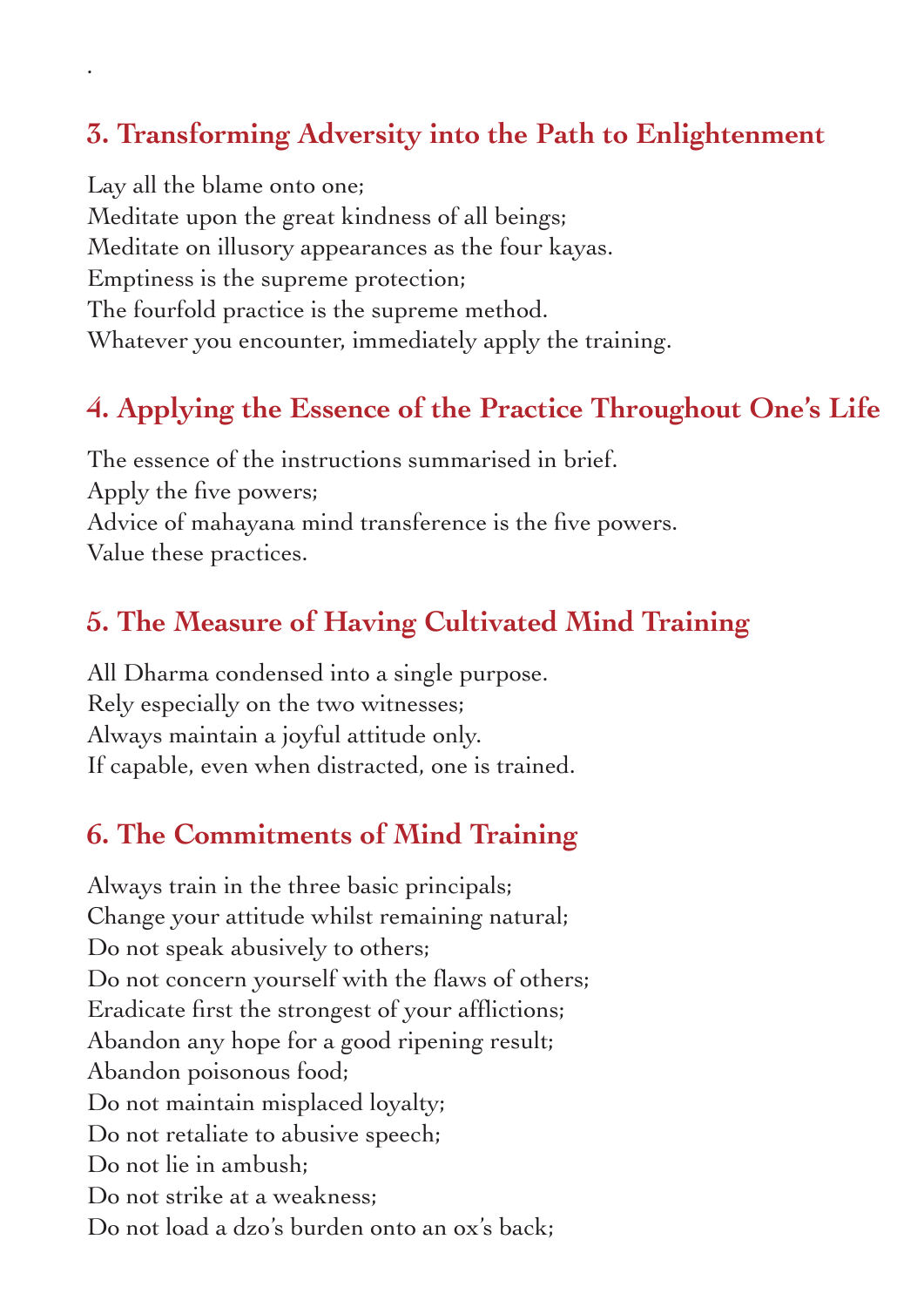Do not train for your own benefit; Do not deceive others; Do not reduce gods to demons; Do not take advantage of suffering for your own benefit.

## **7. The Precepts of Mind Training**

Do everything with a single intention; Overcome all adversity with a single remedy. Two activities to be done at the beginning and end; Be patient with whichever of the two arises; Protect the two even at the cost of your life; Practice the three difficulties. Adopt the three principal causes; Cultivate the three attitudes which must not decline; Remain inseparable from the three; Practice impartially towards all. It is vital that the training should be vast and profound. Always meditate on those who have been set apart; Refrain from being dependent on external factors; Practise what is most important right now; Do not do the opposite; Be consistent in your practice; Train earnestly; Gain freedom through coarse investigation and fine analysis; Don't be boastful; Don't retaliate; Do not be temperamental; Do not wish for acknowledgement..

These instructions, from the lineage of Serlingpa, are the essence of nectar for transforming the five prevalent signs of degeneration on the path to enlightenment. When karmic imprints from former training ripened in me, I felt great interest; and so, without regard for suffering, scorn, or disparagement, I requested the instructions for pacifying self-grasping. Now, even in death, I have no regrets.